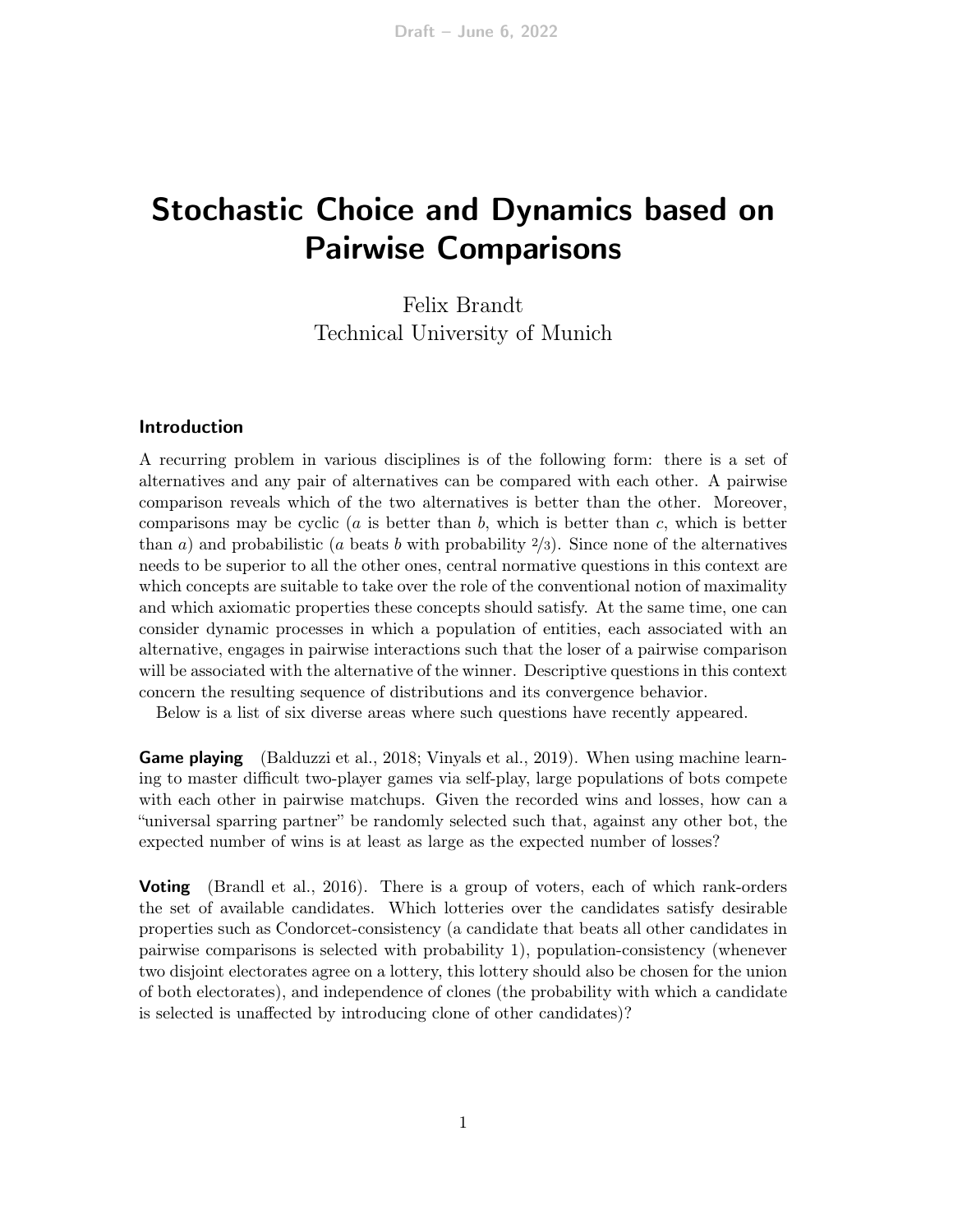**Machine learning** [\(Dudík et al., 2015;](#page-7-1) [Balsubramani et al., 2016\)](#page-6-1). A company has several online ads targeted at different user groups. Each time a user visits a website he is confronted with two ads and the website tracks which of the ads, if any, the user clicks on. Initially, no information on user behavior is available. Which randomly generated sequence of ads minimizes expected regret? Here, the regret of a sequence of ads is the maximal probability that a fixed sequence of identical ads is more successful in attracting clicks by a random user.

**Opinion formation** [\(Brandl and Brandt, 2022\)](#page-7-2). There is a group of agents, each of which entertains one of many possible opinions. Agents come together in random pairwise interactions, in which they try to convince each other of their opinion. There are fixed probabilities with which one opinion beats another and, with some small probability, an agent randomly changes his opinion. What can be said about the distribution of opinions when running this process for a large number of rounds?

**Population biology** [\(Laslier and Laslier, 2017;](#page-8-1) [Grilli et al., 2017\)](#page-7-3). There is a continuum of individuals, which are assigned to some species, and for each pair of species there is a fixed probability with which one supplants the other. In each round, one individual dies and is replaced with an individual whose species is determined as the result of a competition based on pairwise random interactions: three individuals are randomly selected and the winner of the comparison between the first two faces off against the third one. Against which distribution of species does this process converge?

**Quantum physics** [\(Knebel et al., 2015\)](#page-8-2). There is a continuum of quantum particles, so-called bosons, which are assigned one of several possible quantum states. Bosons engage in pairwise random interactions and there are fixed probabilities specifying with which probability a boson transitions from one state to the other when encountering another boson. What is the temporal average of quantum state distributions generated by this process in the limit?

As it turns out, the answers to *all* these questions are intimately connected to mixed equilibria of symmetric zero-sum games. That is precisely the class of games that Émile Borel's initial contribution to the theory of games, which is celebrated with this volume, was exclusively concerned with [\(Borel, 1921,](#page-6-2) [1953\)](#page-6-3).

#### The Model

Let A be a finite set of alternatives and  $\Delta = \{p \in [0,1]^A : \sum_{x \in A} p_x = 1\}$  the set of all lotteries over alternatives. The square matrix  $M \in [0,1]^{A \times A}$  describes the pairwise comparisons between alternatives. For two alternatives x and y,  $M_{xy} \in [0, 1]$  says how much x is preferred to y  $\left(\frac{1}{2}\right)$  represents indifference). By convention,  $M_{xx} = 0$  and  $M_{xy} + M_{yx} = 1$  for all  $x, y \in A$ . These numbers could, for example, be interpreted as dominance probabilities, relative strengths of pairwise comparisons, or as fractions of voters who prefer one alternative to another. I will refer to them as dominance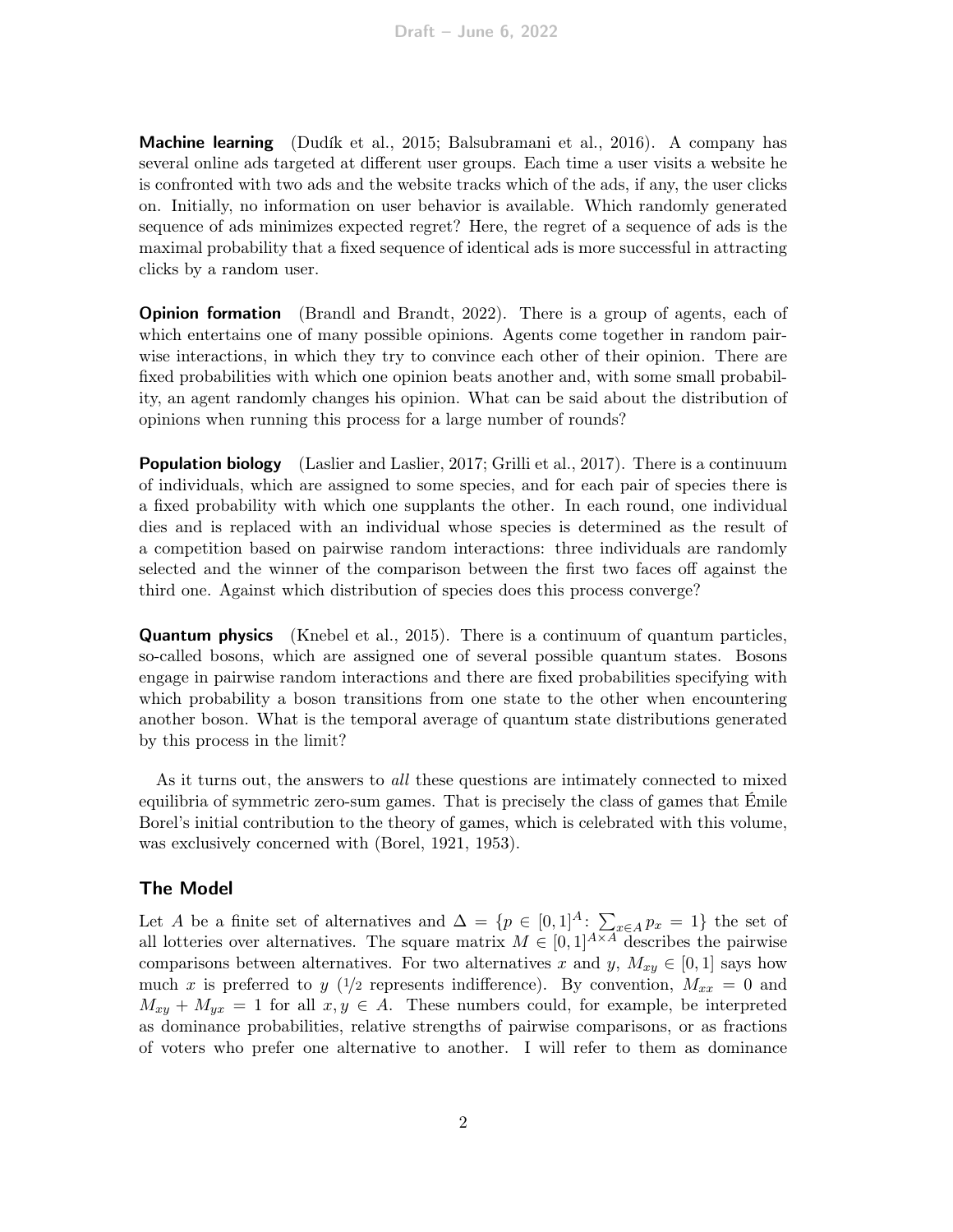

<span id="page-2-0"></span>Figure 1: Example of a comparison matrix  $M$  (center), its corresponding directed graph (left), and the induced skew-symmetric matrix  $\tilde{M}$  (right).

probabilities here. The important special case where  $M$  is a binary matrix, i.e., all entries of M are either 0 or 1, corresponds to complete and antisymmetric relations and thus to tournament graphs. The matrix M induces a skew-symmetric matrix  $\tilde{M} = M - M^{T}$ , i.e.,  $\tilde{M}_{xy} = -\tilde{M}_{yx}$  for all  $x, y \in A$ .

#### Maximal Lotteries

Obviously, there need not be a "maximal" alternative  $x \in A$  in the sense that it defeats every other alternative with a comparison probability of at least  $1/2$ , i.e.,  $\tilde{M}_{xy} \ge 0$  for all  $y \in A$ . However, it follows from the minimax theorem [\(von Neumann, 1928\)](#page-8-3) that there has to be a "maximal" lottery  $p \in \Delta$  such that  $p^{\mathsf{T}} \tilde{M} q \geq 0$  for all lotteries  $q \in \Delta$ , i.e., p performs at least as well as any other lottery. This amounts to  $\max_{p \in \Delta} \min_{q \in \Delta} p^{\mathsf{T}} \tilde{M} q =$ 0, which holds because

$$
\max_{p \in \Delta} \min_{q \in \Delta} p^{\mathsf{T}} \tilde{M}q = \min_{q \in \Delta} \max_{p \in \Delta} p^{\mathsf{T}} \tilde{M}q = \min_{q \in \Delta} \max_{p \in \Delta} -q^{\mathsf{T}} \tilde{M}p
$$

$$
= -\max_{q \in \Delta} \min_{p \in \Delta} q^{\mathsf{T}} \tilde{M}p = -\max_{p \in \Delta} \min_{q \in \Delta} p^{\mathsf{T}} \tilde{M}q,
$$

where the first equality follows from the minimax theorem and the second one from the skew-symmetry of  $\tilde{M}$ . In game-theoretic terms,  $\tilde{M}$  can be interpreted as a symmetric zero-sum game. The value of any such game is 0 and the maximal lotteries described above are the probability distributions of the maximin or Nash equilibrium strategies of  $M$ . It does not matter whether one takes the equilibrium strategies of the row or column player since the game is symmetric. In summary,

a lottery 
$$
p \in \Delta
$$
 is maximal if  $p^T \tilde{M} \geq 0$ 

and every comparison matrix M admits at least one maximal lottery.

Consider, for example, pairwise comparisons among three alternatives  $A = \{a, b, c\}$ given in Figure [1.](#page-2-0) The matrix  $\tilde{M}$  admits a unique maximal lottery  $p = (1/6, 1/3, 1/2)^{\mathsf{T}}$ since

$$
p^{\mathsf{T}}\tilde{M} = \begin{pmatrix} 1/6 \\ 1/3 \\ 1/2 \end{pmatrix}^{\mathsf{T}} \begin{pmatrix} 0 & 1 & -2/3 \\ -1 & 0 & 1/3 \\ 2/3 & -1/3 & 0 \end{pmatrix} = \begin{pmatrix} 0 & 0 & 0 \end{pmatrix} \geq \mathbf{0}.
$$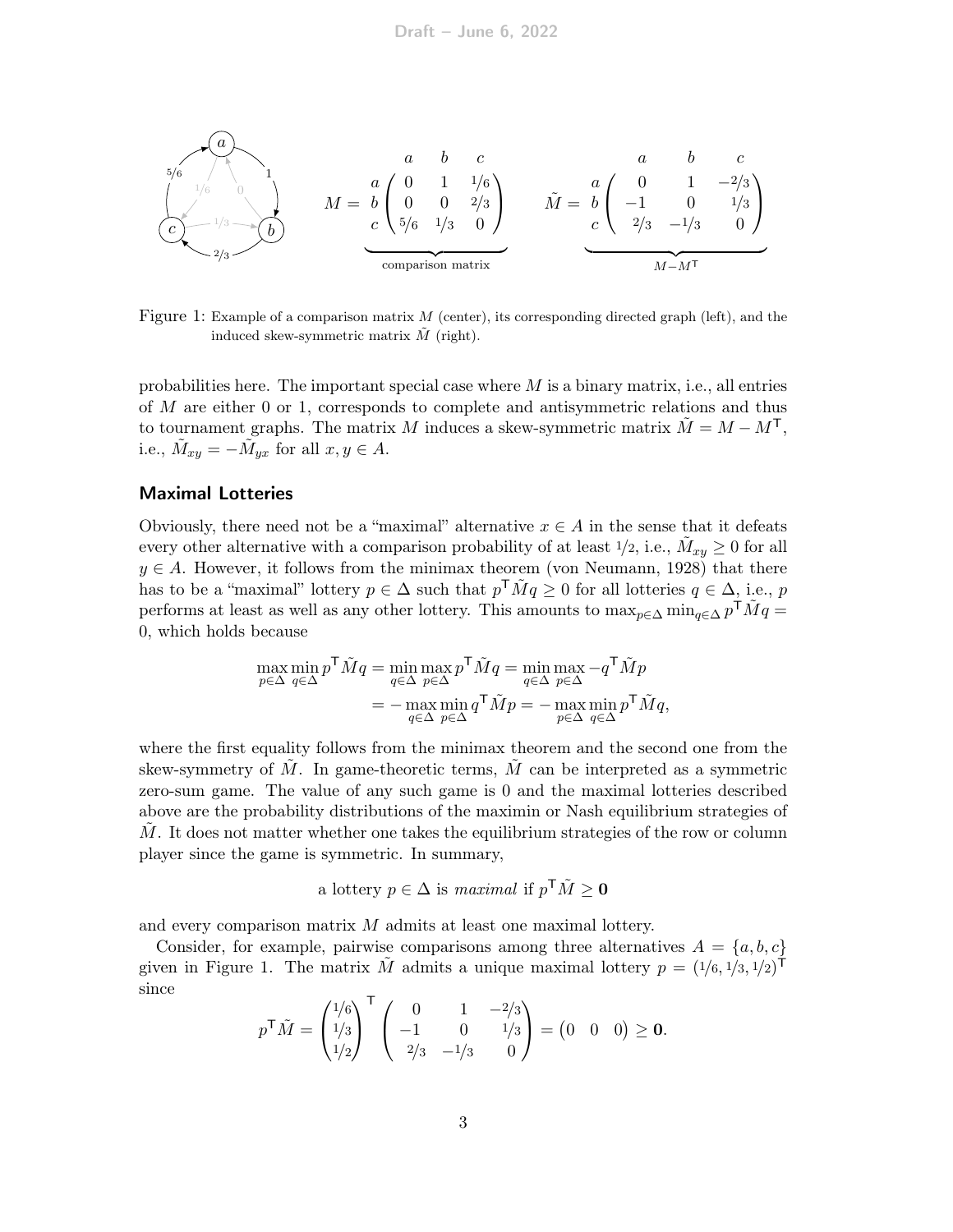The term maximal lottery goes to back to [Fishburn](#page-7-4) [\(1984\)](#page-7-4) who introduced this concept in the context of social choice theory. The idea to circumvent the Condorcet paradox which lies at the heart of Arrow's impossibility theorem—by introducing the notion of a randomized Condorcet winner can be traced back to [Kreweras](#page-8-4) [\(1965\)](#page-8-4). Maximal lotteries have been rediscovered several times under various names. Depending on whether the comparison matrix is binary or not, the support of maximal lotteries has been analyzed under the name *bipartisan set* (a term proposed by Roger Myerson) or *essential set* [\(Laffond et al., 1993;](#page-8-5) [Dutta and Laslier, 1999\)](#page-7-5). [Felsenthal and Machover](#page-7-6) [\(1992\)](#page-7-6) refer to maximal lotteries as the game theory procedure and [Rivest and Shen](#page-8-6) [\(2010\)](#page-8-6) as the *game theory method.* More recently, maximal lotteries have been rediscovered again in machine learning, where they are called von Neumann winners in the context of dueling multi-armed bandits [\(Dudík et al., 2015;](#page-7-1) [Balsubramani et al., 2016\)](#page-6-1) or Nash averaging when evaluating the performance of players in round-robin tournaments [\(Balduzzi et al.,](#page-6-0) [2018;](#page-6-0) [Vinyals et al., 2019\)](#page-8-0).

## Uniqueness and Support Size

[Fisher and Ryan](#page-7-7) [\(1992\)](#page-7-7) and [Laffond et al.](#page-8-5) [\(1993\)](#page-8-5) have shown independently that there is a *unique* maximal lottery when  $M$  is binary. This statement was strengthened by [Laffond et al.](#page-8-7) [\(1997\)](#page-8-7) who extended it to matrices whose entries are fractions with odd denominators. An even weaker sufficient condition based on congruencies was provided by [Le Breton](#page-8-8) [\(2005\)](#page-8-8). In a more abstract sense, maximal lotteries are almost always unique since the set of all matrices  $M$  that admit multiple maximal lotteries has measure zero and is nowhere dense in  $[0, 1]^{A \times A}$ . This follows from considering the dimension of the kernel of sub-matrices of  $\tilde{M}$ . [Fisher and Reeves](#page-7-8) [\(1995\)](#page-7-8) and [Brandl](#page-6-4) [\(2017\)](#page-6-4) analyzed the size of the support of maximal lotteries for random matrices. Under fairly general symmetric distributions of matrices, maximal lotteries randomize over half of the alternatives on average.

## Axiomatic Properties

Maximal lotteries satisfy a number of axiomatic properties that are deemed desirable in various contexts. In the following, the ML probability of an alternative is the probability that a maximal lottery assigns to the alternative based on a given comparison matrix.

- Any alternative that defeats every other alternative with probability greater than  $1/2$  has ML probability 1. Such an alternative corresponds to a strict pure Nash equilibrium of  $M$ . Similarly, any alternative that is defeated by every other alternative with probability greater than 1/2 has ML probability 0 [\(Laffond et al., 1993;](#page-8-5) [Laslier, 2000\)](#page-8-9).
- A lottery that is maximal for two comparison matrices is also maximal for any convex combination of both matrices [\(Brandl et al., 2016;](#page-7-0) [Brandl and Brandt,](#page-6-5) [2019\)](#page-6-5).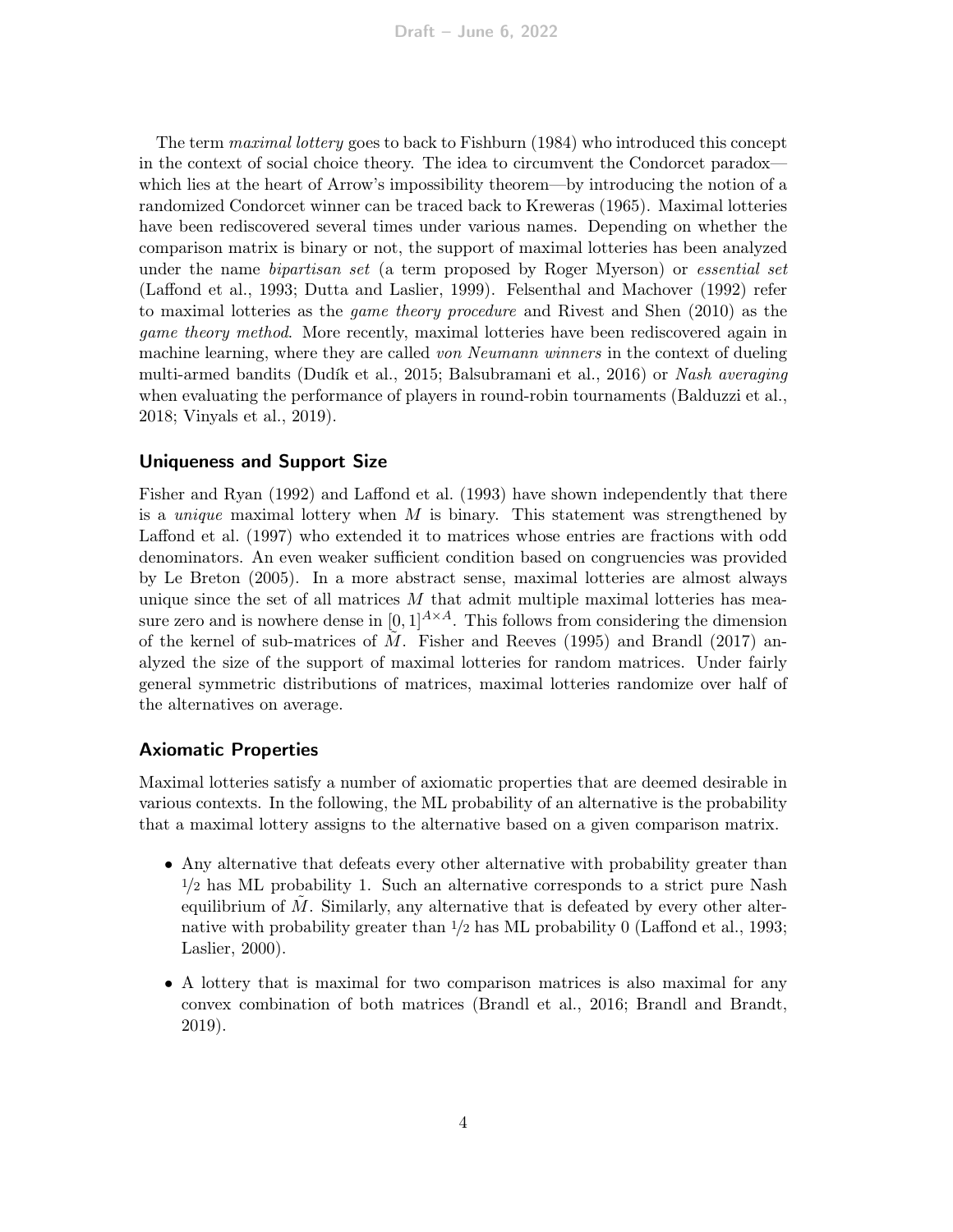- A lottery remains maximal when removing alternatives with ML probability 0 [\(Laffond et al., 1993;](#page-8-5) [Laslier, 2000\)](#page-8-9).
- A maximal lottery is unaffected by reducing the dominance probabilities of alternatives with ML probability 0. In particular, the dominance probabilities between two such alternatives are irrelevant [\(Laslier, 1997\)](#page-8-10).
- When increasing the dominance probability of x against y, then the ML probability of x relative to the ML probability of y does not decrease [\(Brandl et al., 2022\)](#page-7-9).
- The ML probability of an alternative is unaffected by cloning other alternatives. More generally, maximal lotteries of comparison matrices that admit a substitution decomposition can be decomposed into the maximal lotteries of each component [\(Laffond et al., 1996;](#page-8-11) [Laslier, 2000;](#page-8-9) [Brandl et al., 2016\)](#page-7-0).

In probabilistic social choice, some of these properties have been used to completely characterize maximal lotteries. There are characterizations using Arrow's independence of irrelevant alternatives and Pareto efficiency [\(Brandl and Brandt, 2020\)](#page-7-10) as well as population-consistency and composition-consistency [\(Brandl et al., 2016\)](#page-7-0), and Condorcet-consistency and a strong version of Moulin's participation condition [\(Brandl](#page-7-11) [et al., 2019\)](#page-7-11).<sup>[1](#page-4-0)</sup> The support of maximal lotteries has been characterized using axioms that prescribe consistency with respect to variable sets of alternatives [\(Laslier, 2000;](#page-8-9) [Brandt et al., 2018\)](#page-7-12). Moreover, versions of these axioms have been used to characterize Nash equilibrium in zero-sum games [\(Brandl and Brandt, 2019\)](#page-6-5).

## Computation and Dynamics

Maximal lotteries correspond to equilibrium strategies of a zero-sum game and can thus be computed in polynomial time via linear programming. This entails a number of convenient technical properties, e.g., the set of maximal lotteries for a given comparison matrix is convex and the function that maps a comparison matrix to the corresponding set of maximal lotteries is upper hemi-continuous. It follows from the well-known reduction from linear programs to symmetric two-player zero-sum games due to [Dantzig](#page-7-13) [\(1951\)](#page-7-13) that deciding whether an action is played with positive probability in a symmetric zero-sum game is at least as hard as deciding feasibility of a linear program. The latter problem is known to be P-complete, which implies P-completeness of the former (see, also, [Brandt and Fischer, 2008\)](#page-7-14). As a consequence,

computing maximal lotteries belongs to the "hardest" problems that can be solved in polynomial time.

As alluded to at the beginning of this essay, maximal lotteries emerge through several simple dynamic processes in which entities change their type based on the comparison matrix. These types of entities could be agents that entertain the same opinion, creatures

<span id="page-4-0"></span><sup>&</sup>lt;sup>1</sup>Note, however, that maximal lotteries violate strategyproofness. In fact, only random dictatorships are strategyproof and efficient [\(Gibbard, 1977;](#page-7-15) [Hylland, 1980\)](#page-8-12).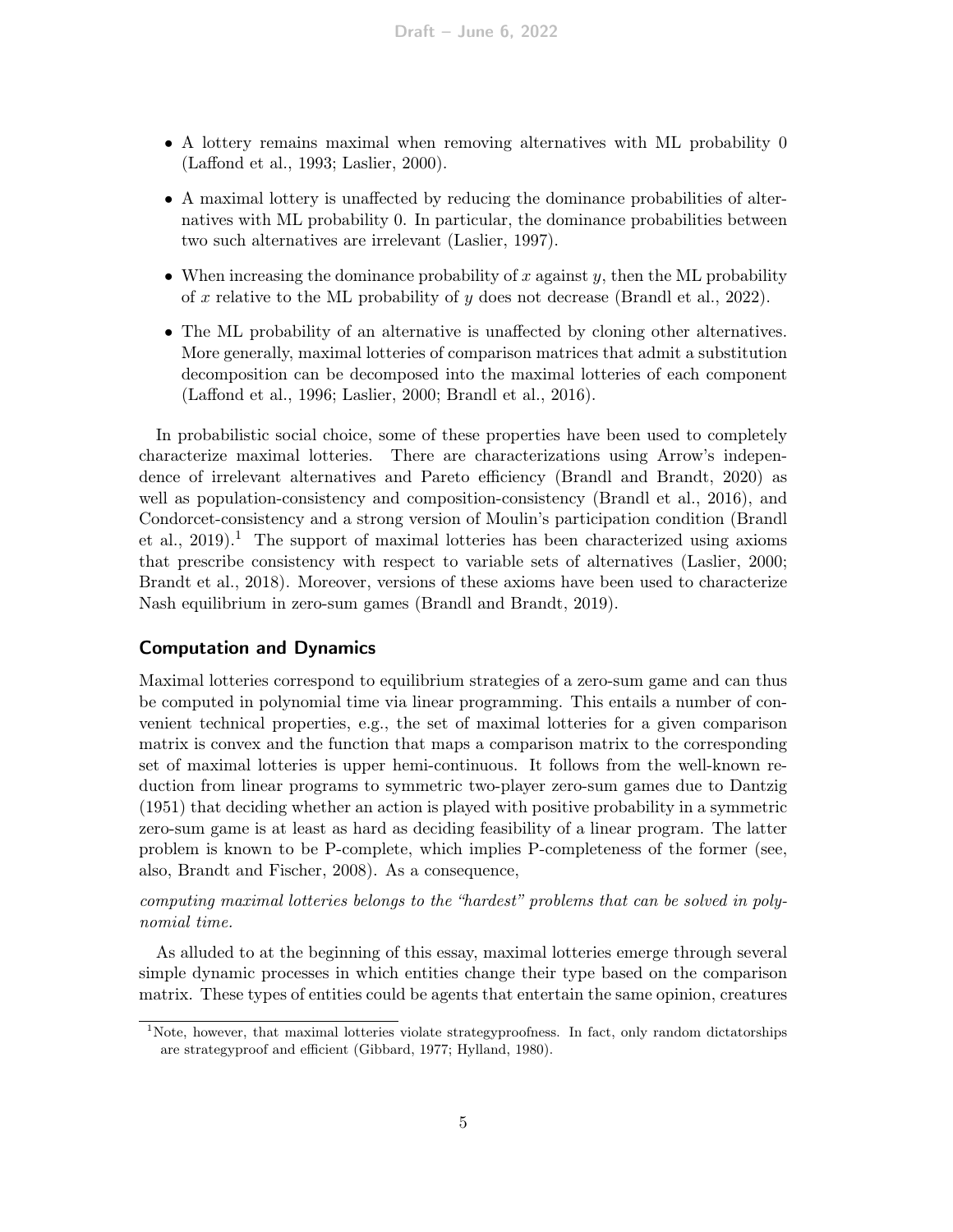

<span id="page-5-1"></span>Figure 2: Simulation of a simple replacement process that approaches the unique maximal lottery of the comparison matrix  $M$  given in Figure [1.](#page-2-0) There are 3,000 entities, who are initially all of type  $a$ , and the process runs for 300,000 rounds. In each round, two random entities engage in a pairwise comparison with probability 0.98. With the remaining probability, the type of a random entity "mutates" to a random type. The green line depicts the distribution of types among the entities over time while the red line depicts the temporal average of type distributions until the given round. The type distribution corresponding to the maximal lottery is (500, 1000, 2500).

that belong to the same species, or particles that are in the same quantum state. Let me here consider the discrete and probabilistic model due to [Brandl and Brandt](#page-7-2) [\(2022\)](#page-7-2), where there is a fixed finite number of entities, each of which belongs to some type. The initial distribution of types is irrelevant. Types correspond to alternatives and are thus elements of A. In each round of the process two random entities come together and are randomly compared with respect to the dominance probabilities of the comparison matrix M. The entity of the inferior type is replaced with one of the superior type. Additionally, every now and then, the type of a random entity "mutates" to a random type.<sup>[2](#page-5-0)</sup> It can be shown that,

when the number of entities is sufficiently large and the process is run for sufficiently many rounds, the distribution of types among the entities is close to a maximal lottery of the comparison matrix with high probability.

As a consequence, the temporal average of type distributions converges to a lottery close to a maximal lottery with probability 1. Moreover, the probability that the distribution is close to a maximal lottery increases exponentially fast. Figure [2](#page-5-1) shows an example run of this process for the comparison matrix given in Figure [1.](#page-2-0) The contin-

<span id="page-5-0"></span><sup>2</sup>Without these mutations, the distribution of types will eventually be degenerate with probability 1.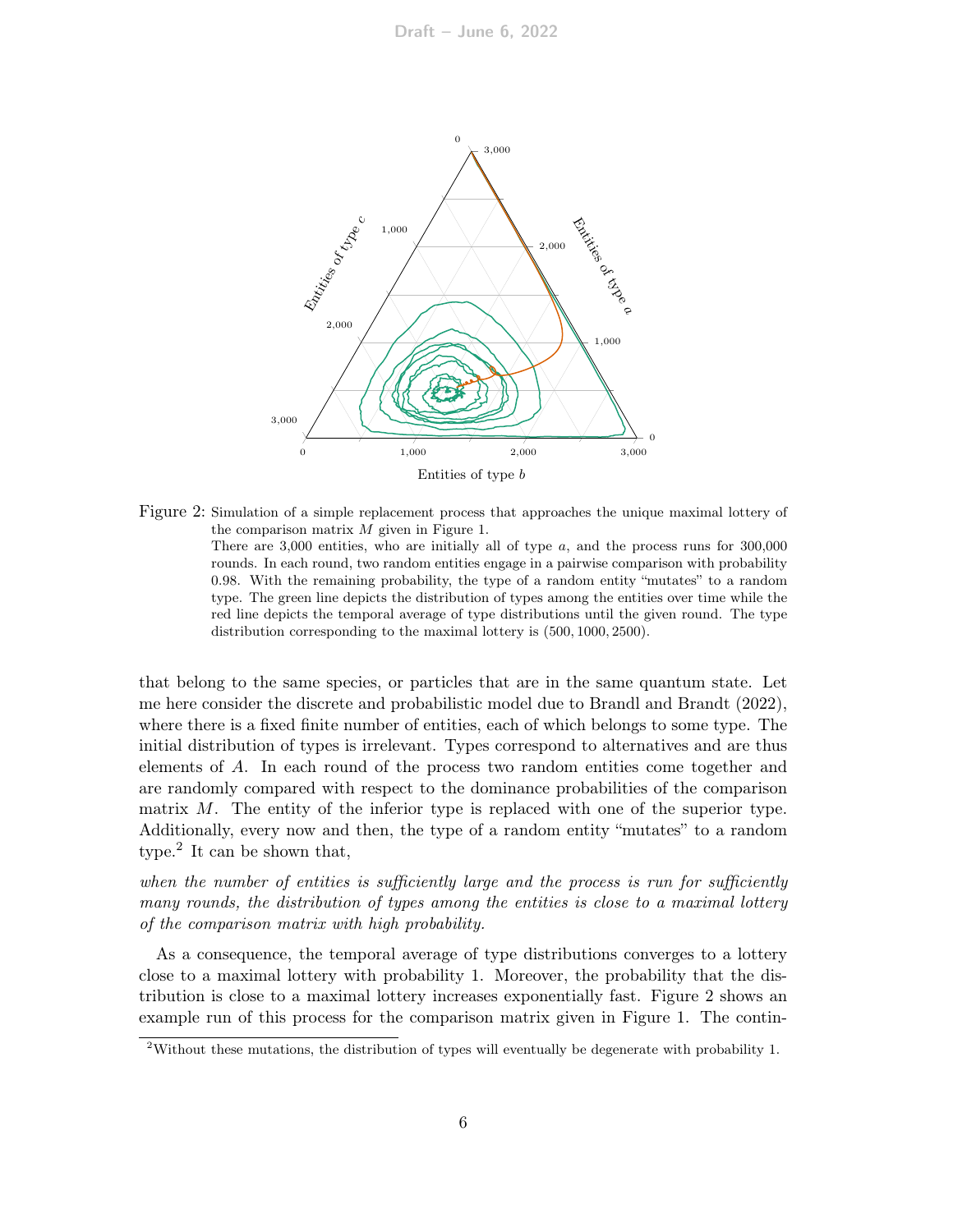uous and deterministic version of this process is related to the replicator equation in population dynamics and evolutionary game theory (see, e.g., [Taylor and Jonker, 1978;](#page-8-13) [Schuster and Sigmund, 1983;](#page-8-14) [Hofbauer and Sigmund, 1998\)](#page-7-16).

Apart from providing a strong argument for the natural emergence of maximal lotteries, this result is also of interest from a computational perspective. Since computing a maximal lottery is equivalent to solving a linear program, the process can be seen as a probabilistic algorithm that approximates a polynomial-time computable function represented by the comparison matrix. In contrast to traditional computing devices such as Turing machines, the dynamic process is based on unordered elementary entities that randomly interact according to very simple replacement rules.

#### **Outlook**

In this essay, I gave several examples where equilibrium strategies of symmetric zerosum games, whose study was initiated by Émile Borel, appear unexpectedly in diverse fields such as economics, computer science, biology, and physics. Some of the attractive properties of equilibrium distributions such as their robustness with respect to clones have been observed independently and repeatedly with different applications in mind. I believe this area offers a lot of potential for inter-disciplinary research, in particular, with respect to the recent developments in machine learning and dynamic processes.

#### Acknowledgements

This chapter is based on work supported by the Deutsche Forschungsgemeinschaft under grants BR  $2312/11-2$  and BR  $2312/12-1$ . I am grateful to Florian Brandl for many captivating discussions on maximal lotteries.

## **References**

- <span id="page-6-0"></span>D. Balduzzi, K. Tuyls, J. Perolat, and T. Graepel. Re-evaluting evaluation. In Proceedings of the 32nd Conference on Neural Information Processing Systems (NeurIPS), pages 3272–3283, 2018.
- <span id="page-6-1"></span>A. Balsubramani, Z. Karnin, R. E. Schapire, and M. Zoghi. Instance-dependent regret bounds for dueling bandits. In Proceedings of the 29th Annual Conference on Learning Theory (COLT), pages JMLR 49:1–24, 2016.
- <span id="page-6-2"></span>E. Borel. La théorie du jeu et les équations intégrales à noyau symétrique. Comptes Rendus de l'Académie des Sciences, 173:1304–1308, 1921.
- <span id="page-6-3"></span>E. Borel. The theory of play and integral equations with skew symmetric kernels. Econometrica, 21(1), 1953.
- <span id="page-6-4"></span>F. Brandl. The distribution of optimal strategies in symmetric zero-sum games. Games and Economic Behavior, 104:674–680, 2017.
- <span id="page-6-5"></span>F. Brandl and F. Brandt. Justifying optimal play via consistency. Theoretical Economics, 14(4): 1185–1201, 2019.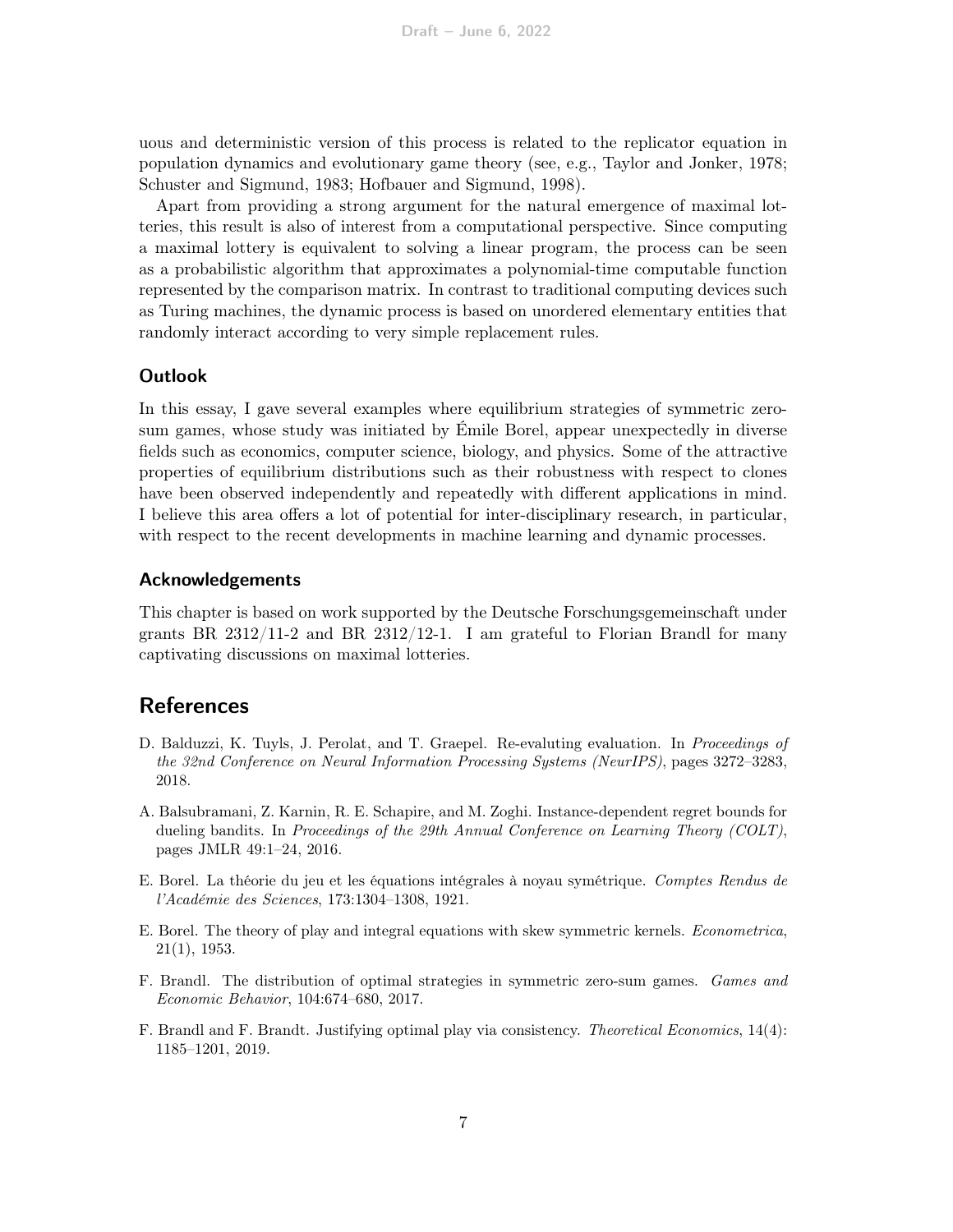- <span id="page-7-10"></span>F. Brandl and F. Brandt. Arrovian aggregation of convex preferences. Econometrica, 88(2): 799–844, 2020.
- <span id="page-7-2"></span>F. Brandl and F. Brandt. A natural adaptive process for collective decision-making. 2022. Working paper.
- <span id="page-7-0"></span>F. Brandl, F. Brandt, and H. G. Seedig. Consistent probabilistic social choice. Econometrica, 84(5):1839–1880, 2016.
- <span id="page-7-11"></span>F. Brandl, F. Brandt, and J. Hofbauer. Welfare maximization entices participation. Games and Economic Behavior, 14:308–314, 2019.
- <span id="page-7-9"></span>F. Brandl, F. Brandt, and C. Stricker. An analytical and experimental comparison of maximal lottery schemes. Social Choice and Welfare, 58(1):5–38, 2022.
- <span id="page-7-14"></span>F. Brandt and F. Fischer. Computing the minimal covering set. Mathematical Social Sciences, 56(2):254–268, 2008.
- <span id="page-7-12"></span>F. Brandt, M. Brill, H. G. Seedig, and W. Suksompong. On the structure of stable tournament solutions. Economic Theory, 65(2):483–507, 2018.
- <span id="page-7-13"></span>G. B. Dantzig. A proof of the equivalence of the programming problem and the game problem. In T. C. Koopmans, editor, Activity Analysis of Production and Allocation, pages 330–335. John Wiley & Sons Inc., 1951.
- <span id="page-7-1"></span>M. Dudík, K. Hofmann, R. E. Schapire, A. Slivkins, and M. Zoghi. Contextual dueling bandits. In Proceedings of the 28th Annual Conference on Learning Theory (COLT), pages JMLR 40:563–587, 2015.
- <span id="page-7-5"></span>B. Dutta and J.-F. Laslier. Comparison functions and choice correspondences. Social Choice and Welfare, 16(4):513–532, 1999.
- <span id="page-7-6"></span>D. S. Felsenthal and M. Machover. After two centuries should Condorcet's voting procedure be implemented? Behavioral Science, 37(4):250–274, 1992.
- <span id="page-7-4"></span>P. C. Fishburn. Probabilistic social choice based on simple voting comparisons. Review of Economic Studies, 51(4):683–692, 1984.
- <span id="page-7-8"></span>D. C. Fisher and R. B. Reeves. Optimal strategies for random tournament games. Linear Algebra and its Applications, 217:83–85, 1995.
- <span id="page-7-7"></span>D. C. Fisher and J. Ryan. Optimal strategies for a generalized "scissors, paper, and stone" game. American Mathematical Monthly, 99(10):935–942, 1992.
- <span id="page-7-15"></span>A. Gibbard. Manipulation of schemes that mix voting with chance. Econometrica, 45(3):665–681, 1977.
- <span id="page-7-3"></span>J. Grilli, G. Barabás, M. J. Michalska-Smith, and S. Allesina. Higher-order interactions stabilize dynamics in competitive network models. Nature, 548:210–213, 2017.
- <span id="page-7-16"></span>J. Hofbauer and K. Sigmund. Evolutionary games and population dynamics. Cambridge University Press, 1998.